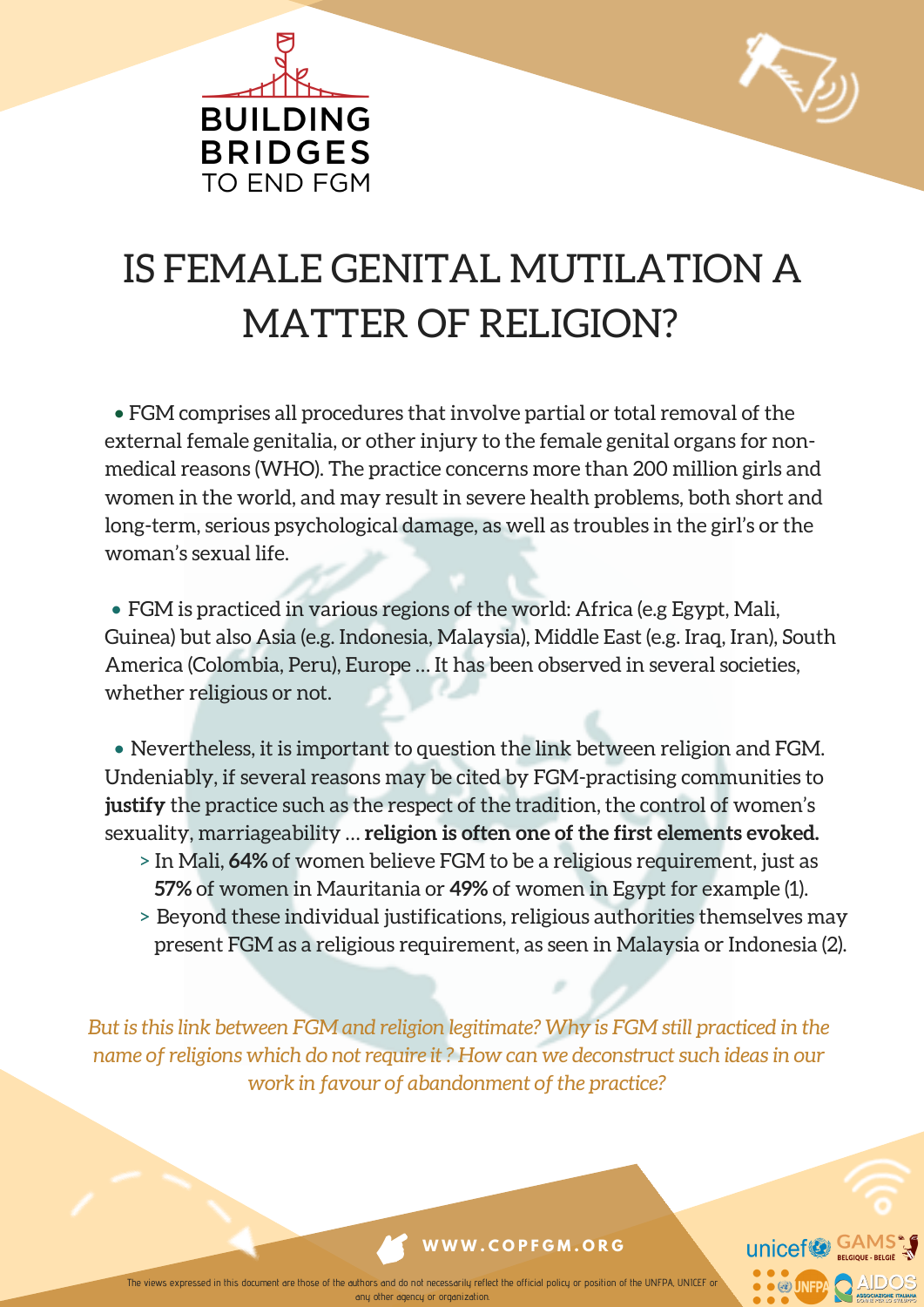



### I. FGM IS NOT A « MUSLIM PRACTICE »

FGM is sometimes, wrongfully, seen as a "Muslim practice", including by the general public in non-practicing or practicing communities. However, **although FGM are performed by some Muslim communities, the practice is also common in Christian and animist communities.**

> In Eritrea for example, 98% of Muslim women have undergone FGM, but so have 88% of Catholic women and 84% of women belonging to other religious communities.

Likewise, in Mali 89% of Muslim women, 84% of Christian and 86% of animist women have undergone the practice. (1)

> In Niger, Tanzania and Nigeria, FGM is more prevalent in Christian communities than in any other religious group : In Niger over 50 % of girls and women having undergone the practice are Christian while the Muslims represent only a few percent. (1)

### II. FGM IS NOT REQUIRED BY THE FOUNDING DOCTRINES OF THE THREE GREAT MONOTHEIST RELIGIONS

While FGM is practiced by some Christian (e.g. Gambia, Burkina Faso, Sierra Leone, Erithrea), and Muslim communities (e.g Indonesia, Djibouti, Guinea, Mali, Egypt), and historically by a Jewish community in Ethiopia (Falashas), the practice is **not imposed by any monotheist religious script, or any other religion.**

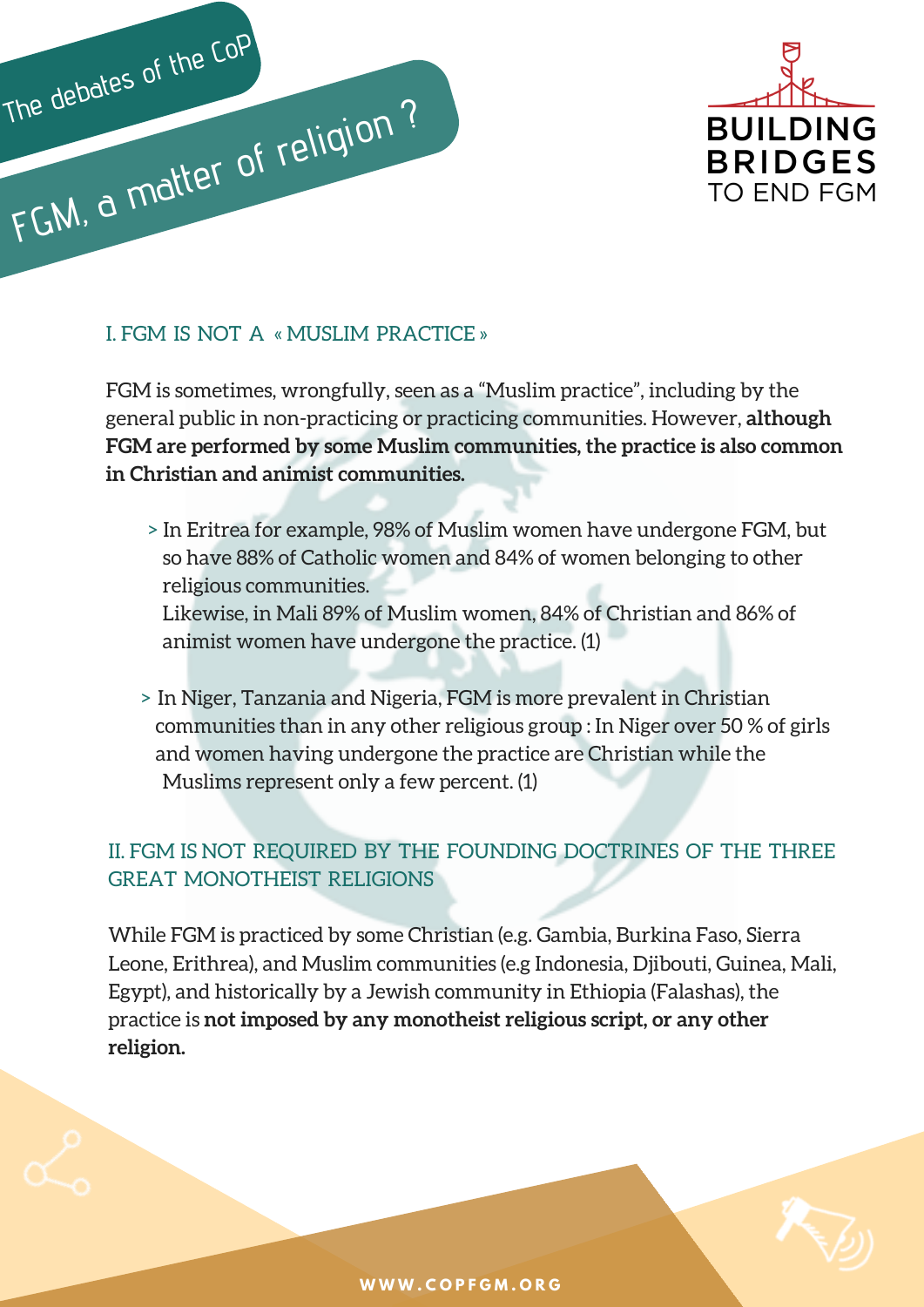



• *Christian* : FGM is not mentioned in the Bible, or recommended in the texts. Female genital mutilations are in fundamental contradiction with the Christian principle of body sanctity and the respect due to the human body. (3)

• *Jewish* : FGMis neither mentioned in the Torah nor in any sources constituting the Jewish law. It falls within the act of body mutilation, a strongly forbidden and rejected practice according to Jewish precepts. (3)

• *Muslim* : Islam appears to be the religion that is the most commonly associated with FGM, as it is frequently used and understood as a justification of the practice. It has been observed that the respect of the Islamic law could even be the first motive of FGM-practising communities … However :

- > **FGM cannot be defined as an « Islamic act »** in regard of the four main sources funding the Islamic obligations (4) :
	- -**Quran** -> FGMis not in any way present in the text as such.

- **Sunna** -> the Hadiths that may have been used to justify FGM have been denounced and recognized as inauthentic (4). Moreover, there is no proofs that the daughters of the Prophet or the ones of his companions were cut, while it appears that the Prophet would never order a practice that he did not apply himself.

- **Ijma'a** -> there is no consensus between Muslim scholars or between the four great schools of thoughts on the thematic of FGM. Thus, the practice cannot be performed in the name of a global scholar consensus around the question.

- **Qiyas** -> although some people argue that FGM is the female equivalent of male circumcision and that the same rules could be applied to it in terms of Islamic jurisprudence, in the name of theQiyas principle, many others point out that FGM is not similar to male circumcision and therefore cannot be subject to the same religious injunctions and affirmations.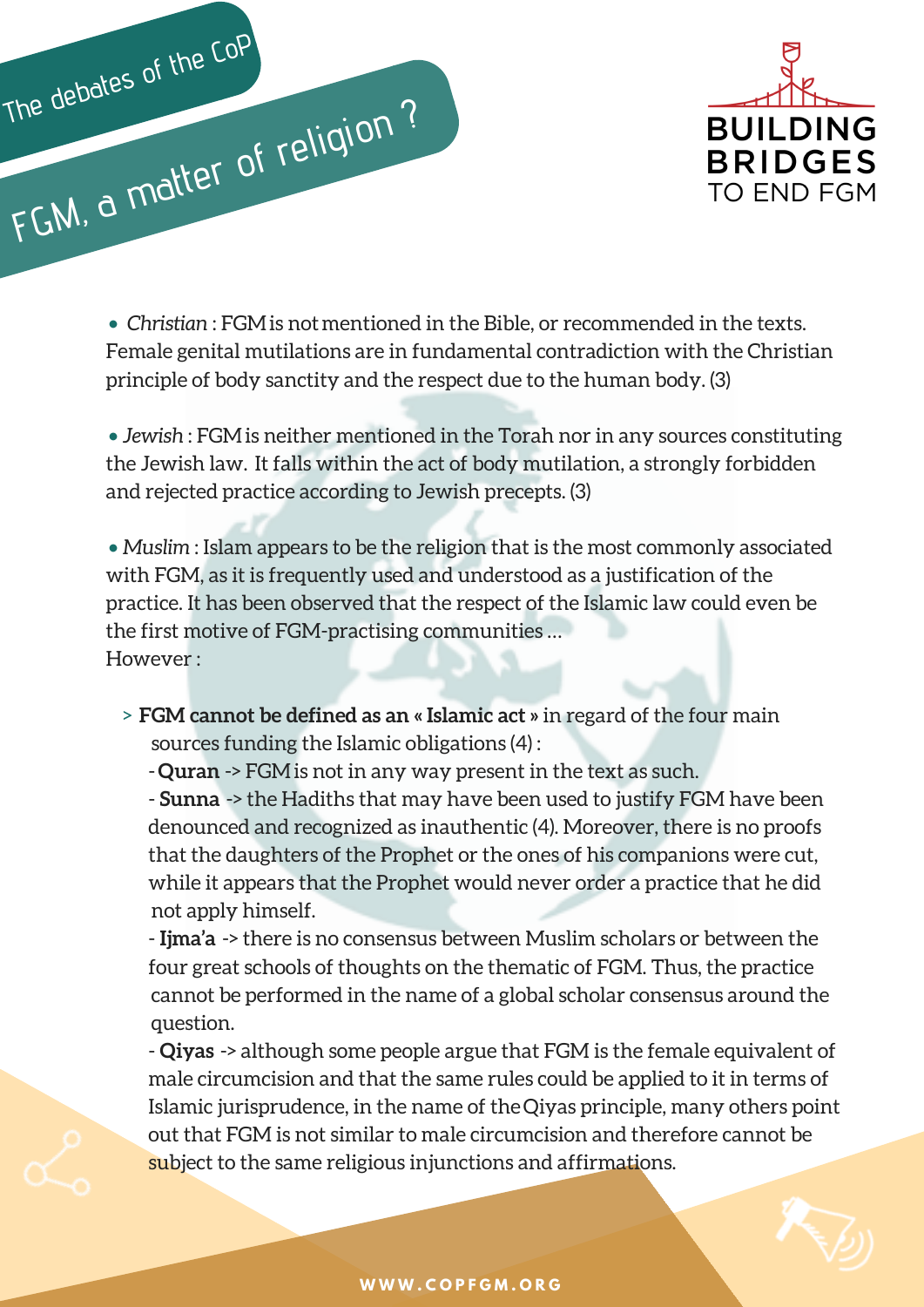



► Not only is FGM not required by Islam, but it is in fact in contradiction with the sources of Islamic law : do no harm, mandments recontation whose protes of Islamic law : do no harm, or dramage Allah's creation, do the commandments recognized as such by the sources of Islamic law : do no harm, do not change Allah's creation, do not punish an innocent (FGM anticipate a girl's « fault » - sexual intercourse before or out of marriage - and thus punish a girl who has not yet done anything) … They are also **in opposition with the human rights recognized by Islam**: the right to life, the right to physical integrity, the right to sexual pleasure for women wishing marriage …. (4)

FGM is not requested by any of the three monotheist religions. They have in fact been **observed before the emergence of these three religions** and are similarly **practiced by animist communities.**

### III. NEVERTHELESS, FGM CAN BE PERCEIVED AS A RELIGIOUS PRACTICE BY THE COMMUNITIES WHO PRACTICE IT

Studies show that many individuals who practice FGM perceive it as a religious obligation. Thus, even if the practice is not religious in terms of formal obligation in the texts, it is still perceived as a religious practice by concerned groups. **While FGM is not religious in theory it can be lived as such in practice**. FGM is religious for individuals who practice it.. How can this be explained?

• FGM is frequently (and wrongly) associated with **sexual purity** of women: control of their sexual desire, virginity before marriage and fidelity within marriage … Since purity is highly valued in religious texts and ideologies, FGM can be perceived as a way to comply to religious requirements of morality and chastity. (4)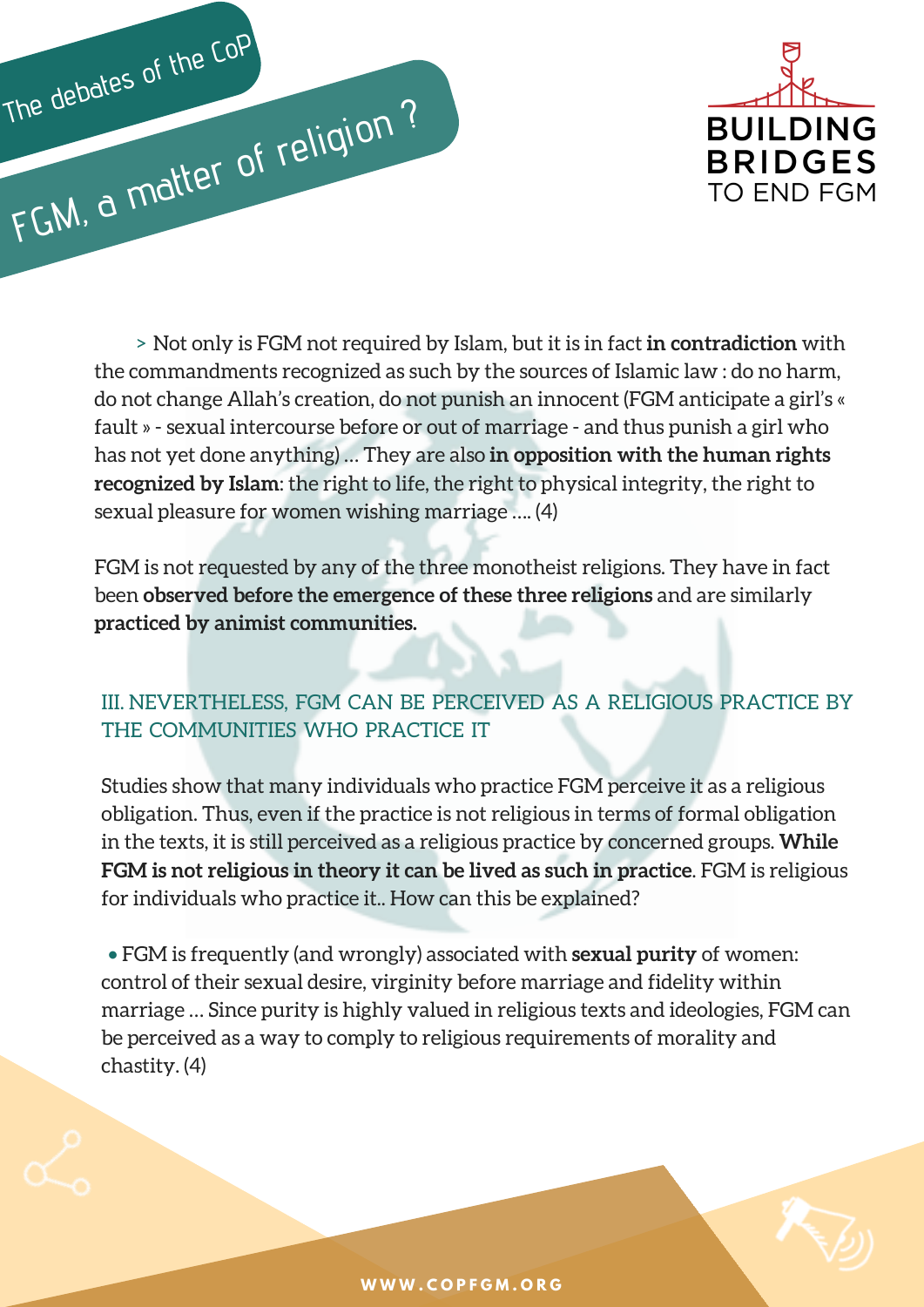



• Similarly, marriage is an important aspect of monotheist religions' doctrines. Because FGM is associated with the idea of **marriageability** for women, it may also appear as a way to observe the path outlined by the religious norms.

• Regarding the association made between FGM and Islam more specifically, it has been noted (4) that the use of Islamic terms such as « sunnah » to name the practice can reinforce the misconception of FGM as a requirement of Islam. Moreover,the word « khitaan » ("circumcision" in Arab) is understood by some asdescribing both male circumcision and female genital mutilation, while others use it only when referring to male circumcision. Finally, FGM is also wrongly associated with the idea of « cleanliness », a necessary state to perform tohara (ablution ritual before the prayer) (4).

According to Abdelwahab Bouhdiba, if female genital mutilation can be lived as a religious practice, it is most importantly because the practice contributes to the **creation of a Muslim collective identity**, more than individual. In other words, the practice is a sign of belonging to the community and helps reinforce the cohesion of the society. The **collective meaning** of FGM thus **prevails on the sacred aspect** of the practice, only secondary here. (6)

In Guinea for example, **64%** of women believe that the first interest of practicing FGM is **social acceptability**, whileonly **32%** first evoke the respect of a religious obligation (1).

*« Excision (…) is more a practice of Muslims than a practice of Islam. » Abdelwahab Bouhdiba (6)*

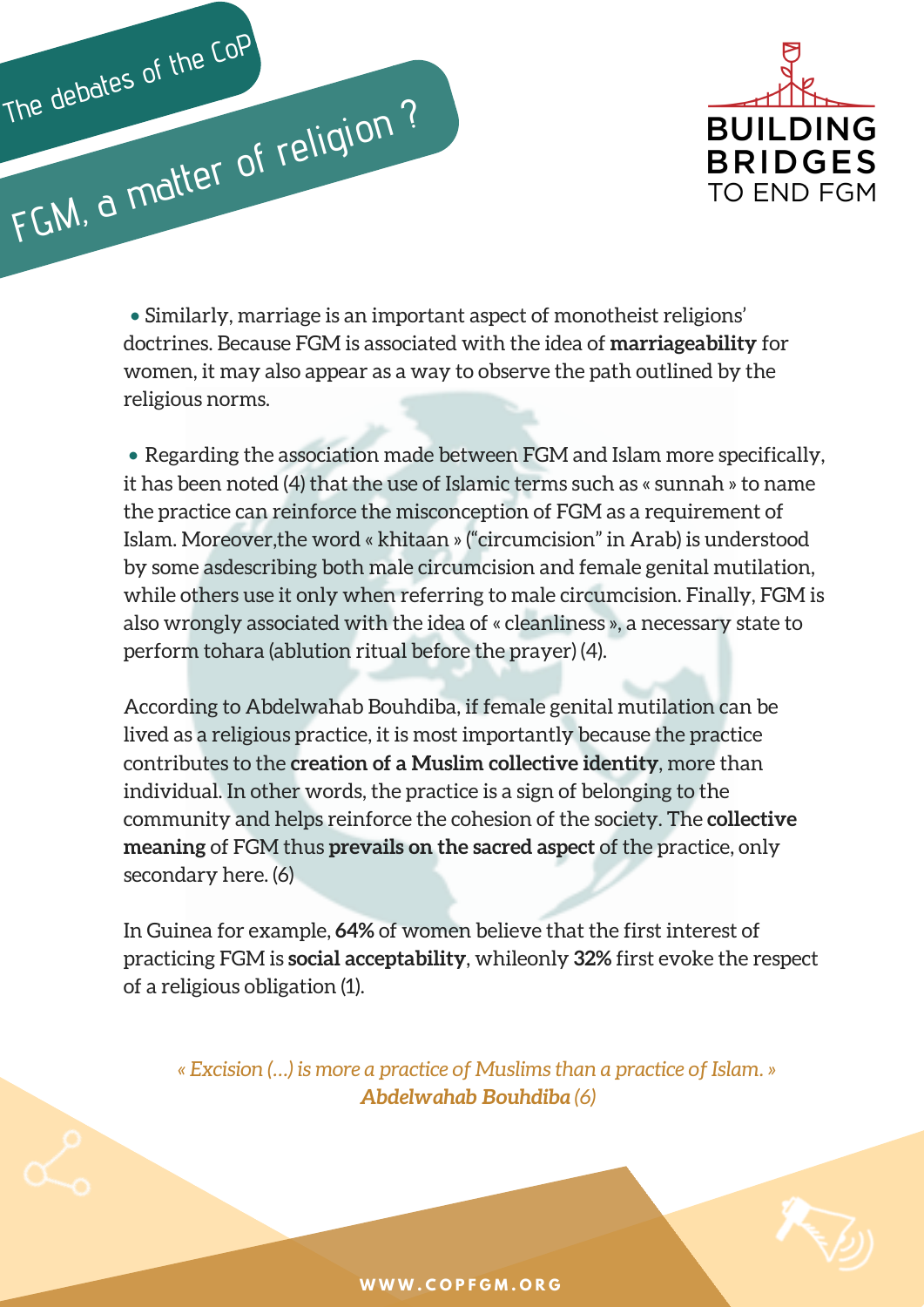



### IV.HOW CAN WE USE RELIGION AS A STRATEGY TO TACKLE FGM ?

It appears fundamental to **deconstruct religious beliefs** as they remain one of the main reasons why communities continue to perform female genital mutilation (7).

In order to achieve this, **eminent religious figures taking a stand against FGM** seem to be an essential step towards the deconstruction of the links wrongly established between FGM and religious obligation, such as the Muslim scholars of the university Al-Azhar in Egypt, the great Mufti of Egypt Ali Gomar, the ayatollah Fadlallah, the general secretary of the International Federation of Islamic Scholars Muammed Salim A-Awwa etc …

However, many **obstacles** stand in the way of such public positions (7, 8) :

- •The **lack of knowledge** and doubts on the religious character or not of the practice
- **Social pressure** and fear of losing one's social status within the community
- •**Limited awareness** of consequences of FGM
- •Underestimations of the severity of the practice by leaders in some communities
- •The status of religious figures advocating in favour of the continuation of FGM

*Therefore, how can we improve the inclusion of religious leaders in programs aiming toward the end of FGM ?*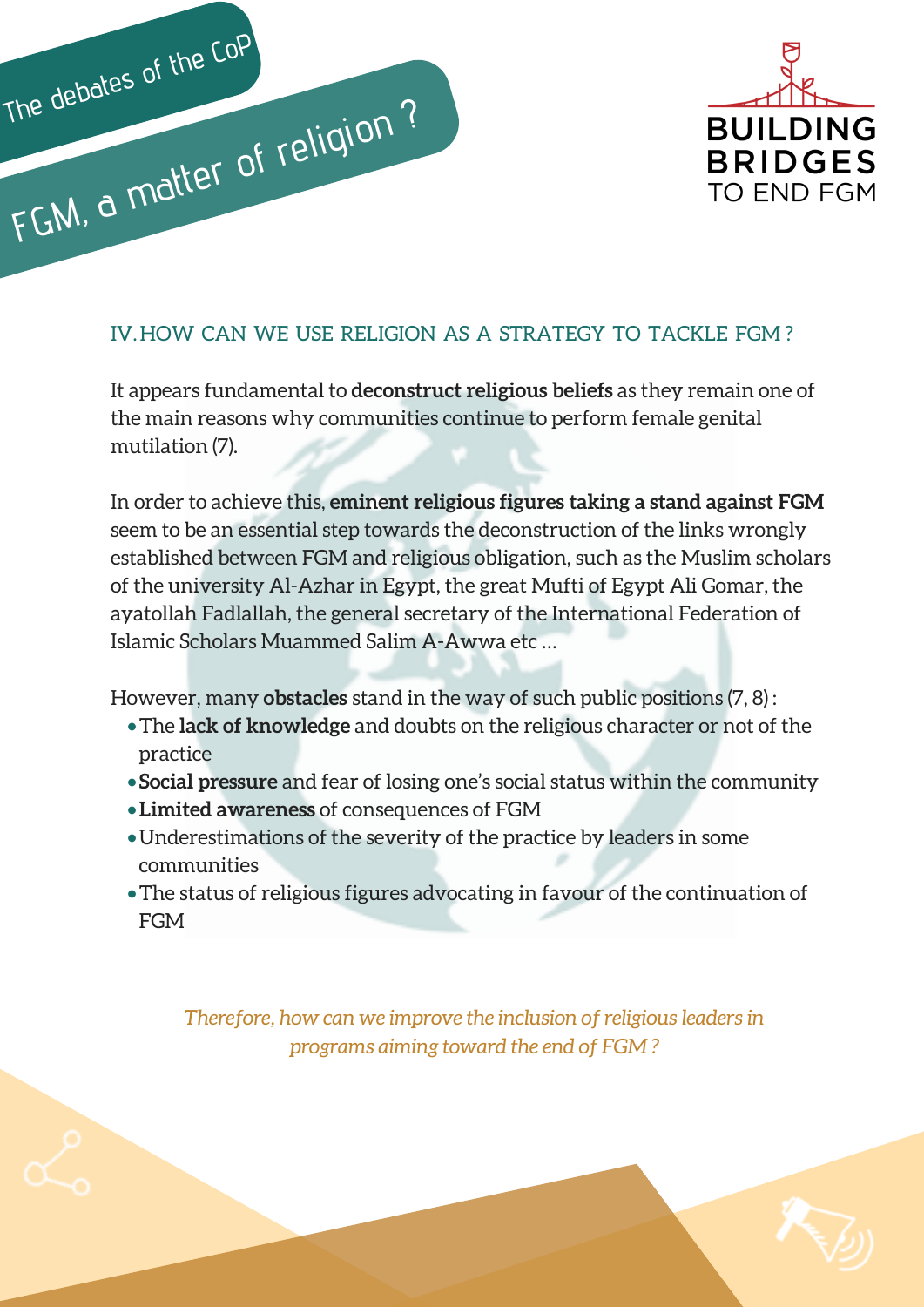



# What about you… ?

Is religion used as a justification to perform FGM in your country?

What are the official positions of religious leaders regarding FGM?

What role are religious figures playing in your country?

Which prominent religious leaders take a stand against FGM?

How can we better integrate them in the fight against the practice?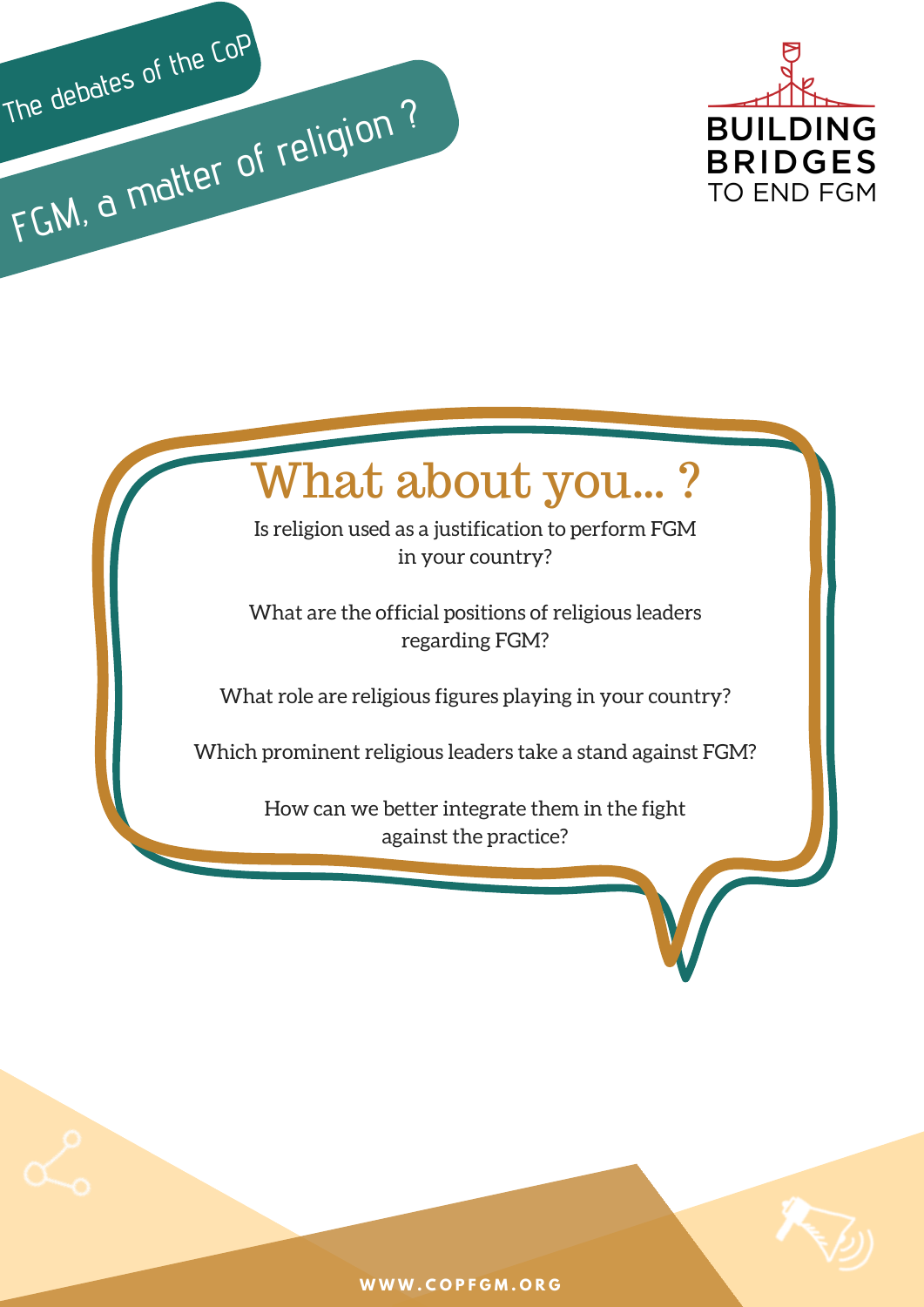

## A FEW RESSOURCES …

**1)** Female Genital Mutilation / Cutting : a statistical overview and exploration of the dynamics of change. UNICEF, 2013.

Access here :

https://www.unicef.org/cbsc/files/UNICEF\_FGM\_report\_July\_2013\_Hi\_res.pdf (13/11/2018)

**2)** Women's Rights & Religion. A report on women's rights and Christianity, Islam and Judaism. Human Rights Without Frontiers, June 2018.

**3)** El-Damanhoury I. « The Jewish and Christian view on female genital mutilation », African Journal of Urology 19 (3) : 127-129, September 2013. Access here :

https://www.researchgate.net/publication/259143889\_The\_Jewish\_and\_Christian\_view\_ on\_female\_genital\_mutilation (13/11/2018)

**4)** Lethome Asmani I, Sheikh Abdi M. Delinking Female Genital Mutilation / Cutting from Islam. Population Council, FRONTIERS Program, 2008. Access here : https://www.unfpa.org/sites/default/files/pub-pdf/Delinking%20FGM%20from%20Islam%20final%20report.pdf (13/11/2018)

**5)** Hayford S, Trinitapoli J. « Religious differences in Female Genital Cutting : A Case Study from Burkina Faso », J Sci study Relig. 50 (2) 252-271, 2011. Access here : https://www.ncbi.nlm.nih.gov/pmc/articles/PMC4064295/. (13/11/2018)

**6)** Bouhdiba A. La sexualité en Islam. Editions Presses Universitaires de France. 1975.

**7)** Mahmoodi O. « Survey on religious views on FGM », August 2016. Access here :

https://www.28toomany.org/static/media/uploads/Continent%20Research%20and%20Re sources/Middle%20East/16\_08-survey-mullahs.docx.pdf. (13/11/2018)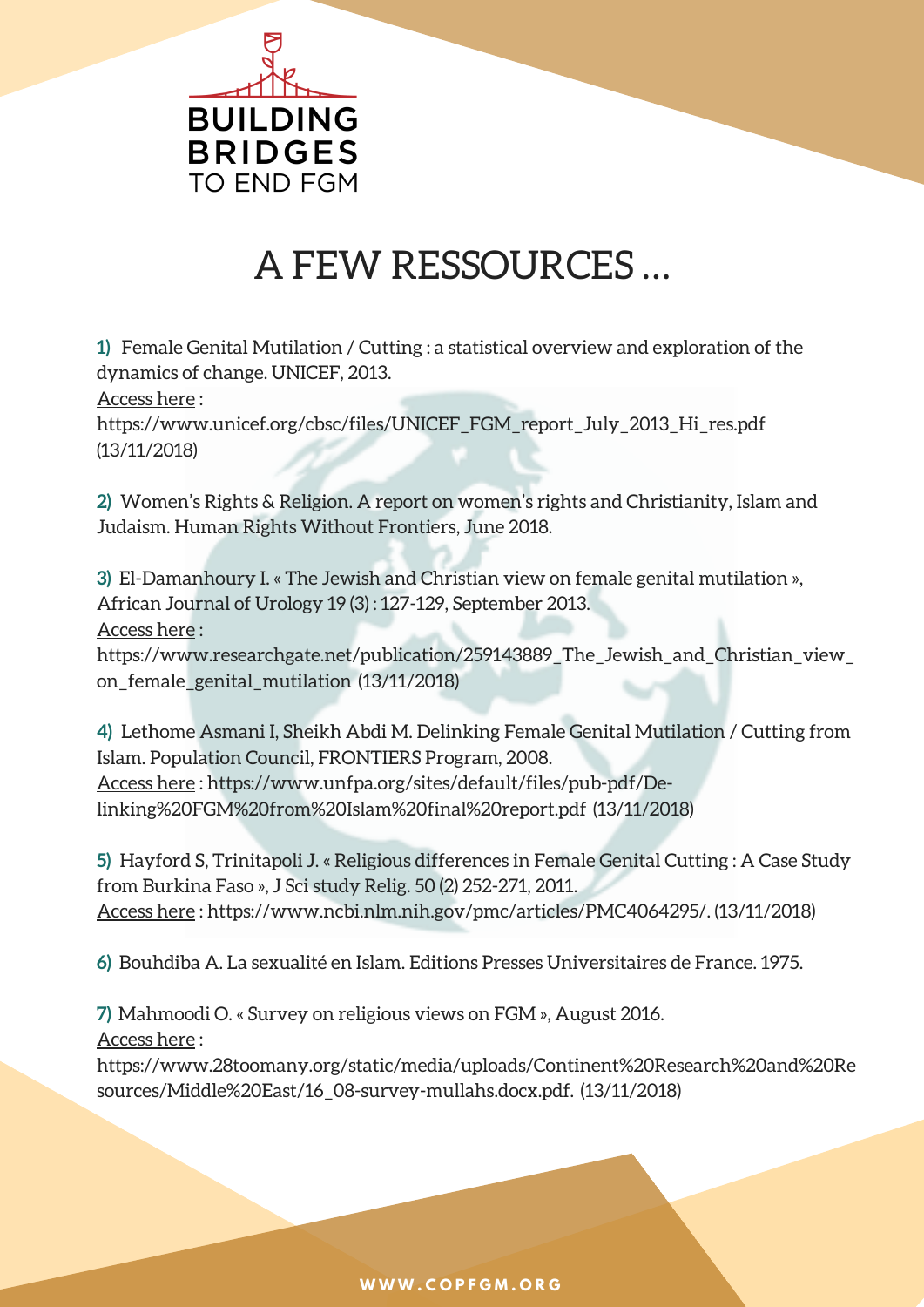

**8)** Sheikh Abdi M. A Religious Oriented Approach to Addressing FGM/C among the Somali Community of Wajir, Kenya. Population Council, FRONTIERS Program, 2007. Access here : http://www.wajir.org/rapporten/Maryam%20Sheikh%20- %20Rapport%20over%20relatie%20Koran%20en%20FGM.pdf (13/11/2018)

**9)** « Religion or Culture ? », Stop FGM Middle East, 2005. Access here : http://www.stopfgmmideast.org/background/islam-or-culture/ (13/11/2018)

**10)** « Fatwas against FGM », Stop FGM Middle East. Access here : https://stopfgmmiddleeast.wordpress.com/fatwas-against-fgm/ (13/11/2018)

**11)** Sami A. Aldeeb Abu-Sahlieh, Circoncision masculine et féminine : débat religieux, médical, social et juridique. Centre de droit arabe et musulman. 2012.

**12)** Sami A. Aldeeb Abu-Sahlieh, "To Mutilate in the Name of Jehovah or Allah: Legitimization of Male and Female Circumcision" in Medicine and Law, Vol. 13, Number 7-8: 575-622, July 1994. Access here : http://www.cirp.org/library/cultural/aldeeb1/#Chapter3 (13/11/2018)

**13)** Cohen, Shaye J. D. Why Aren't Jewish Women Circumcised? Gender and Covenant in Judaism, Oakland: University of California Press, (p. 59), 2005.

**14)** Serour, G. et Abd El-Hameed Ragab, A.R. "Excision (MGF) : Entre utilisation incorrecte de la science et compréhension erronée de la doctrine, Résumé exécutif, 2013. Access here : https://goo.gl/nh4ejF (15/11/2018)

**IF YOU HAVE ARTICLES AND PUBLICATIONS TO RECOMMEND ON THE ISSUE OF RELIGION AND FGM, DO NOT HESITATE TO SHARE THEM WITHIN THE COP!**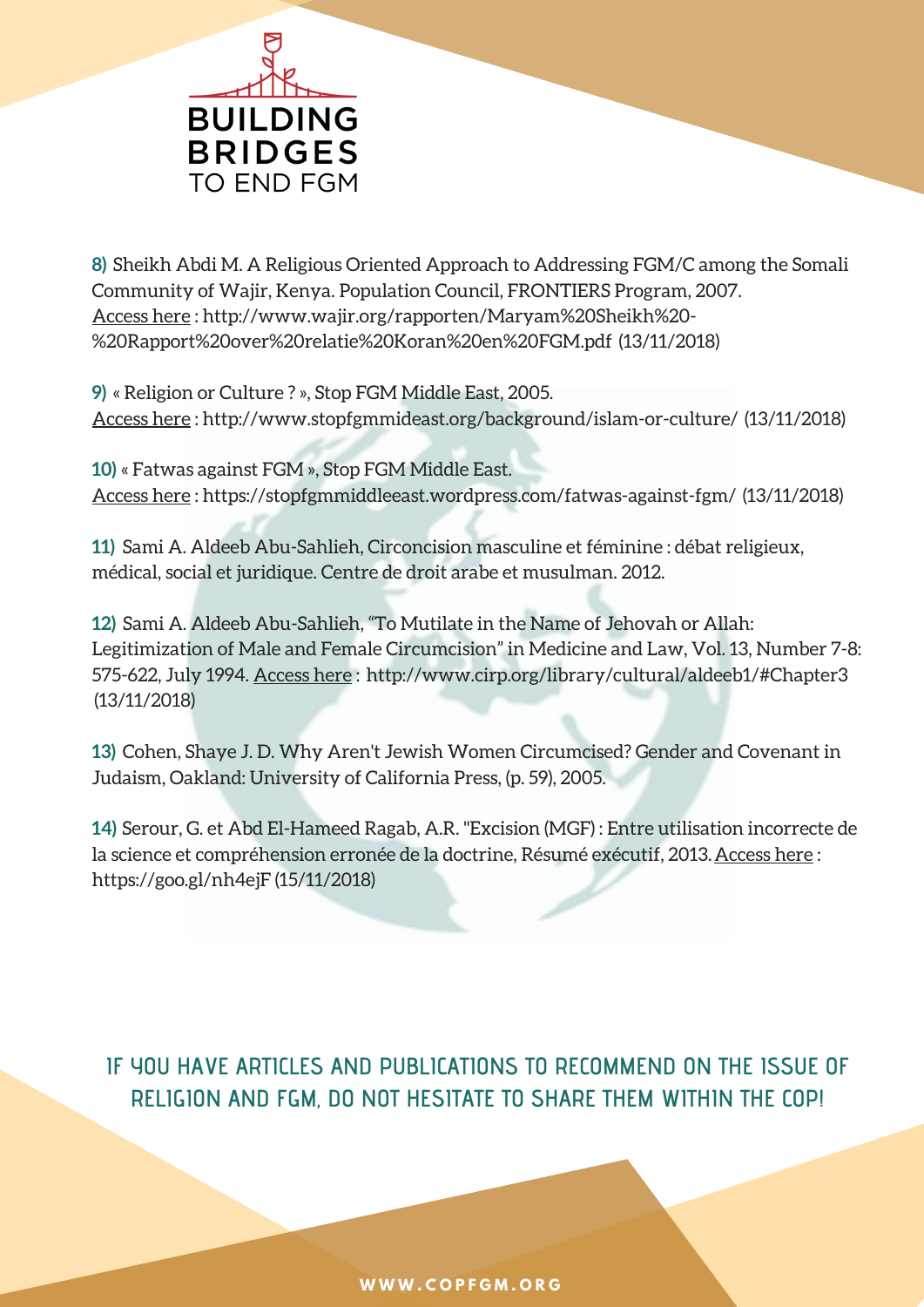

### ANNEXES

### Useful tables from the UNICEF Statistical Overview, 2013 (1)



Barkina Faxo, Cameroon, Egypt, Nigeria and Sierra Leone refer to boyca<br>rding to prevaience level groupings, as explained in Box 4.4 on page 27. Notez: N/A - not available. Data for Benin, Burking Faxe, Camer, are sond 15 to 49. Date 15 to 53. Country names are colours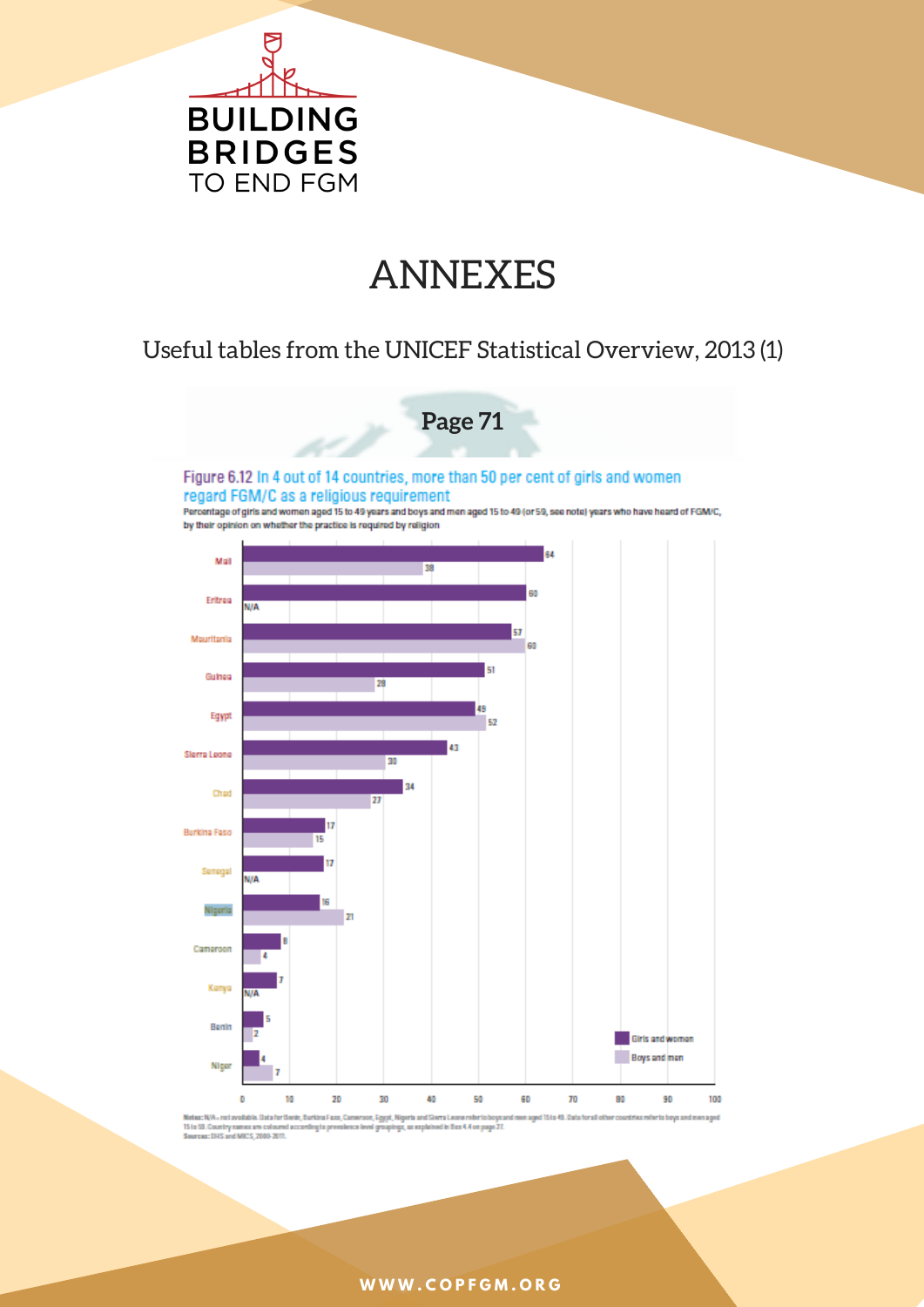

### **Page 73**

#### Figure 6.13 While the majority of cut girls and women are Muslim, other religious groups also practise FGM/C

Percentage of girls and women aged 15 to 49 years who have undergone FGM/C, by religion



Note: For averal surveys, the data were re-analyzed to disaggregate prevalence data by three main religious groups. FGM/C prevalence data brains down by other religious, such as<br>"Traditional" or "Animat", are not presented

What are the prevailing attitudes towards FGMC? 73